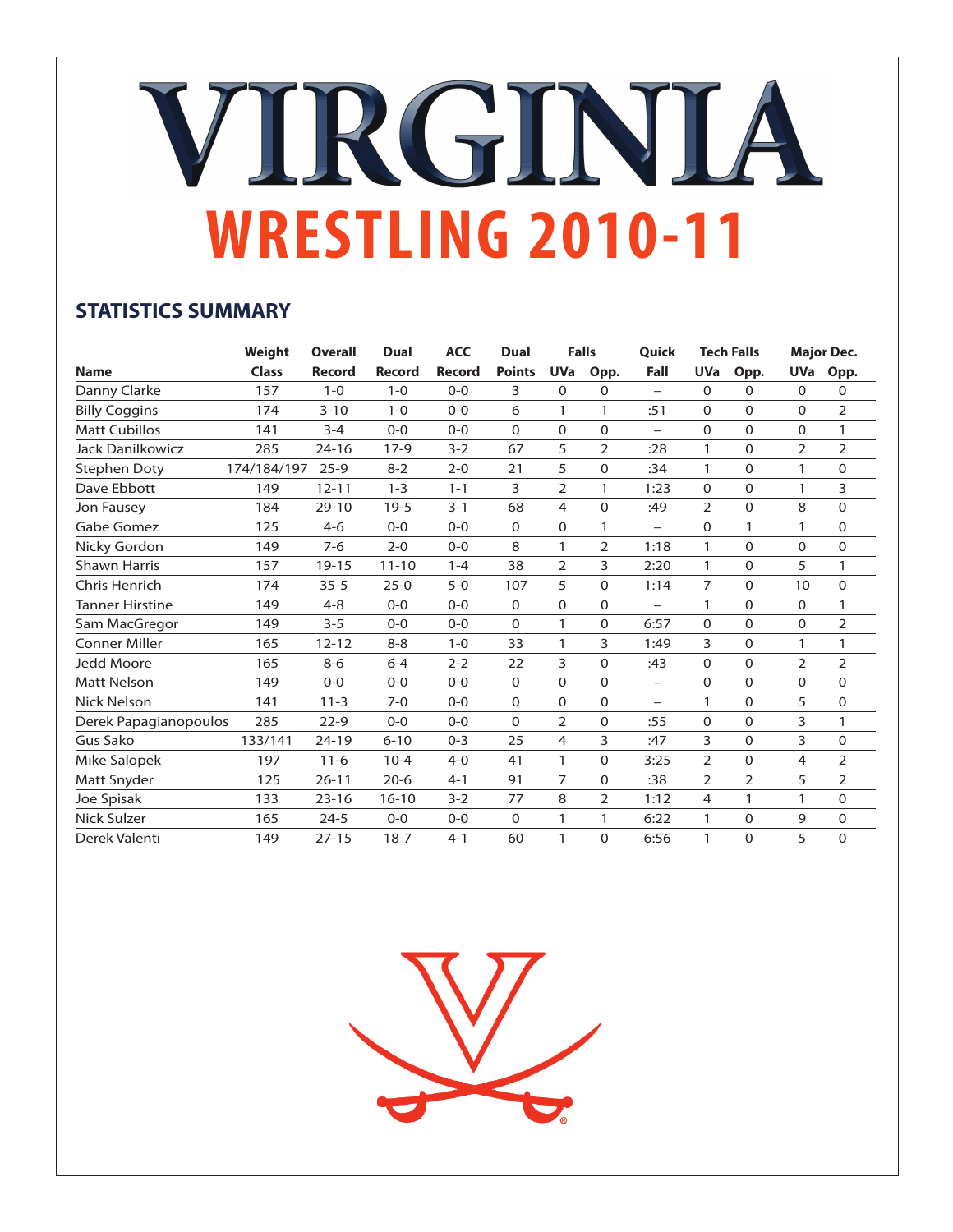# VIRGINIA **WRESTLING 2010-11**

## **2010-11 TEAM RESULTS**

|  |  | Dual Record: 19-7, ACC Record: 3-2 |  |
|--|--|------------------------------------|--|
|  |  |                                    |  |

| <b>DATE</b>    | <b>OPPONENT</b>                                  | <b>RESULT</b> |
|----------------|--------------------------------------------------|---------------|
| Nov. 6         |                                                  |               |
|                |                                                  |               |
|                |                                                  |               |
| <b>Nov. 13</b> |                                                  |               |
|                |                                                  |               |
|                |                                                  |               |
| <b>Nov. 27</b> |                                                  |               |
|                |                                                  |               |
|                |                                                  |               |
| Dec. 18        |                                                  |               |
| Dec. 29-30     | at Southern Scuffle <sup>3</sup> t-9th/65.5 pts  |               |
| Jan. 7         |                                                  |               |
|                |                                                  |               |
| Jan. 8         | vs. No. 25 Arizona State <sup>4</sup> W, 29-18   |               |
|                |                                                  |               |
|                |                                                  |               |
| Jan. 15        |                                                  |               |
| Jan. 16        |                                                  |               |
|                |                                                  |               |
| Jan. 21        |                                                  |               |
| Jan. 29        |                                                  |               |
| Feb. 5         |                                                  |               |
| Feb. 11        |                                                  |               |
| Feb. 12        |                                                  |               |
|                |                                                  |               |
| Feb. 17        |                                                  |               |
| Feb. 20        |                                                  |               |
| March 5        | ACC CHAMPIONSHIP <sup>5</sup> 3rd, 69 pts        |               |
| March 17-19    | at NCAA Championships <sup>6</sup> T23rd, 24 pts |               |

### Home matches in **CAPS**

| <sup>1</sup> The Duals at Hershey Duals, Hershey, Pa. |
|-------------------------------------------------------|
| <sup>2</sup> Northeast Duals, Troy, N.Y.              |
| <sup>3</sup> Greensboro, N.C.                         |
| <sup>4</sup> Virginia Duals, Hampton, Va.             |
| <sup>5</sup> John Paul Jones Arena                    |
| <sup>6</sup> Philadelphia, Pa.                        |
| *denotes ACC duals                                    |

## **2010-11 INDIVIDUAL RESULTS**

|                         | <b>DANNY CLARKE - 157 (1-0)</b><br><b>W/L Opponents (School)</b> | Result     | <b>Event/Date</b>         |
|-------------------------|------------------------------------------------------------------|------------|---------------------------|
| W                       | Nicholas Giulliette (Anderson)                                   | Dec., 7-4  | Anderson (11/6)           |
|                         | <b>BILLY COGGINS - 174 (3-10)</b>                                |            |                           |
|                         | <b>W/L Opponents (School)</b>                                    | Result     | <b>Event/Date</b>         |
| L                       | Chris Estep (Kent State)                                         | Dec., 1-2  | Hokie Open (11/7)*        |
| W                       | Jon Forbes (King College)                                        | Dec., 7-6  |                           |
| L.                      | Andre Petrsoski (North Carolina)                                 | Fall, 3:00 |                           |
| L                       | James Mannier (Navy)                                             | Dec., 4-7  | Nittany Lion Open (12/5)* |
| W                       | Justin Sparrow (Campbell)                                        | Fall, :51  | Campbell (12/18)#         |
|                         | Brandon Johnson (Kent State)                                     | MD, 2-11   | Southern Scuffle (12/29)* |
| L.                      | Quinton Godley (NC State)                                        | Dec., 3-5  |                           |
| L.                      | Nick Vetterlein (Virginia Tech)                                  | MD, 4-13   | App. State Open (1/29)*   |
| W                       | Robbie Wannenburg (Virginia Tech)                                | Dec., 7-3  |                           |
| L                       | Keith Brown (UNC Greensboro)                                     | Dec., 2-4  |                           |
| L                       | Jared King (Notre Dame-OH)                                       | Dec., 8-15 | Edinboro Open (2/12)*     |
| L                       | Andrew Church (Penn State)                                       | Dec., 0-5  |                           |
| L                       | Bagna Tovuuja (George Mason)                                     | Dec., 1-6  | George Mason (2/17)^      |
|                         | #197 pounds                                                      |            |                           |
|                         | ^184 pounds                                                      |            |                           |
|                         |                                                                  |            |                           |
|                         | <b>MATT CUBILLOS - 141 (3-4)</b>                                 |            |                           |
|                         | <b>W/L Opponents (School)</b>                                    | Result     | <b>Event/Date</b>         |
| W                       | Joe Burns (Chattanooga)                                          | Dec., 5-2  | Hokie Open (11/7)*        |
| W                       |                                                                  | Dec., 10-4 |                           |
|                         | Kip Thompson (The Citadel)                                       |            |                           |
|                         | Danny Lopes (North Carolina)                                     | MD, 1-9    |                           |
|                         | Chris Diaz (Virginia Tech)                                       | Dec., 2-7  |                           |
|                         | Shane Lee (The Citadel)                                          | Dec., 3-0  | Wolfpack Open (11/14)*    |
|                         | Zach Neibert (Virginia Tech)                                     | Dec., 0-7  |                           |
|                         | Riley Adamson (Duke)                                             | Dec., 5-8  |                           |
|                         |                                                                  |            |                           |
|                         |                                                                  |            |                           |
|                         |                                                                  |            |                           |
|                         |                                                                  |            |                           |
|                         |                                                                  |            |                           |
|                         |                                                                  |            |                           |
|                         |                                                                  |            |                           |
|                         |                                                                  |            |                           |
| L.<br>L.<br>W<br>L<br>L |                                                                  |            |                           |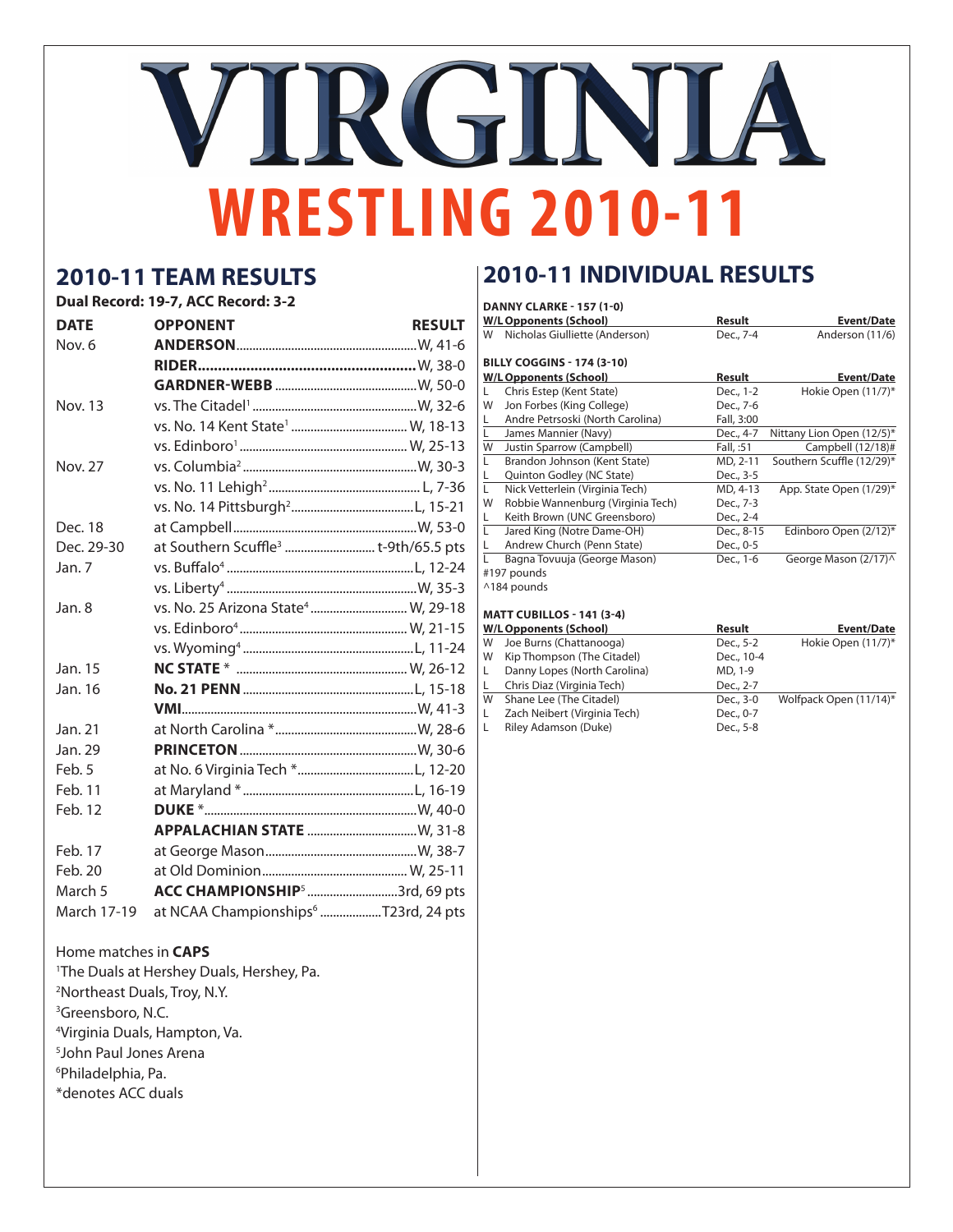|        | JACK DANILKOWICZ - 285 (24-16)                                     |                            |                                                 |
|--------|--------------------------------------------------------------------|----------------------------|-------------------------------------------------|
|        | <b>W/L Opponents (School)</b>                                      | Result                     | <b>Event/Date</b>                               |
| W      | Chase Duke (Anderson)                                              | Dec., 7-3                  | Anderson (11/6)                                 |
| W<br>W | Evan Craig (Rider)<br>Forfeit (Gardner-Webb)                       | Fall, 4:32<br>Forfeit      | Rider (11/6)<br>Gardner-Webb (11/6)             |
| W      | Luke Johnson (The Citadel)                                         |                            | TF, 18-1 (6:48) Hershey Duals (11/13)           |
| L.     | No. 13 Brendan Barlow (Kent State)                                 | Dec., 2-3                  |                                                 |
| W      | Ernest James (Edinboro)                                            | SV, 5-3                    |                                                 |
| W      | Kevin Lester (Columbia)                                            | MD, 14-6                   | Northeast Duals (11/27)                         |
| L.     | No. 1 Zach Rey (Lehigh)                                            | Dec., 1-5                  |                                                 |
| L      | No. 8 Ryan Tomei (Pittsburgh)<br>Alex White (Purdue)               | Fall, 2:04<br>Dec., 1-2    |                                                 |
| Г<br>W | Nick Perelli (West Virginia)                                       | MD, 16-3                   | CSU Open (12/11) - 3rd                          |
| W      | Lucas King (Ashland)                                               | Fall, :28                  |                                                 |
| W      | Tyler Houska (Ashland)                                             | Dec., 5-2                  |                                                 |
| W      | Steve Andrus (Michigan State)                                      | Fall, 6:53                 |                                                 |
| W      | Adam Walls (Purdue)                                                | Dec., 4-1                  |                                                 |
| W      | Parker Burns (Campbell)                                            | Fall, 2:31                 | Campbell (12/18)                                |
| W<br>L | Daniel Miller (Navy)<br>Jeremy Johnson (Navy)                      | Dec., 7-2<br>Dec., 1-4     | Southern Scuffle (12/29)                        |
| L      | Paul Snyder (Hofstra)                                              | Dec., 1-3                  |                                                 |
| Г      | <b>Brett Correll (Buffalo)</b>                                     | Dec., 2-4                  | Virginia Duals (1/7)                            |
| W      | Josh Pelletier (Liberty)                                           | SV, 3-1                    |                                                 |
| L      | Levi Cooper (Arizona State)                                        | MD, 2-11                   | Virginia Duals (1/8)                            |
| W      | Ernest James (Edinboro)                                            | Dec., 7-2                  |                                                 |
| W      | Joe O'Farrell (Wyoming)                                            | Dec., 5-2                  |                                                 |
| W<br>L | Eloheim Palma (NC State)<br>Kyle Cowan (Penn)                      | Dec., 4-3<br>Dec., 1-5     | <b>NC State (1/15)</b><br>Penn (1/16)           |
| L      | No. 14 Josh Wine (VMI)                                             | Dec., 3-5 (SV2)            | VMI (1/16)                                      |
| W      | Ben Brooks (North Carolina)                                        | Dec., 8-3                  | North Carolina (1/21)                           |
| W      | Charles Fox (Princeton)                                            | Dec., 6-3                  | Princeton (1/29)                                |
| Г      | David Marone (Virginia Tech)                                       | Dec., 3-4                  | Virginia Tech (2/5)                             |
| Г      | Spencer Myers (Maryland)                                           | MD, 0-8                    | Maryland (2/11)                                 |
| W      | Andrew Fulk (Duke)                                                 | Dec., 8-4                  | Duke (2/12)                                     |
| W      | Brock Durfee (Appalachian State)<br>Hunter Manspile (George Mason) | MD, 9-1                    | Appalachian State (2/12)                        |
| W<br>W | Grant Chapman (Old Dominion)                                       | Fall, 1:14<br>Dec., 8-2    | George Mason (2/17)<br>Old Dominion (2/20)      |
| L      | Spencer Myers (Maryland)                                           | Dec., 1-3                  | ACC Championship (3/5)-4th                      |
| W      | Andrew Fulk (Duke)                                                 | Dec., 5-3                  |                                                 |
| L.     | Eloheim Palma (NC State)                                           | Dec., 2-3                  |                                                 |
| Г      | Kevin Lester (Columbia)                                            |                            | Dec., 4-5 NCAA Championships (3/17)             |
| L      | Ben Apland (Michigan)                                              | Dec., 2-4                  |                                                 |
|        |                                                                    |                            |                                                 |
|        |                                                                    |                            |                                                 |
|        | STEPHEN DOTY - 174 (25-9)                                          |                            |                                                 |
| W      | <b>W/L Opponents (School)</b><br>Levi Clemons (Chattanooga)        | <b>Result</b><br>Fall, :34 | Event/Date<br>Hokie Open (11/7)*                |
| W      | Chris Estep (Kent State)                                           | Dec., 7-1                  |                                                 |
| W      | Brandon Johnson (Kent State)                                       | Fall, 6:18                 |                                                 |
| W      | <b>Billy Curling (Old Dominion)</b>                                | Dec., 5-1                  |                                                 |
| L      | Byron Sigmon (UNC Greensboro)                                      | Dec., 2-4                  |                                                 |
| W      | Terrence Zaleski (UNC Greensboro)                                  | MD, 16-3                   |                                                 |
| W      | Quinton Godley (NC State)<br>Byron Sigmon (UNC Greensboro)         |                            | Dec., 3-0 Wolfpack Open (11/14)-2nd*            |
| W<br>W | Josh Esparza (Campbell)                                            | Dec., 4-3<br>TF, 17-0      |                                                 |
| L      | Bret Klopp (Duke)                                                  | Dec., 8-9                  |                                                 |
| L      | Warner Phipps (Cornell)                                            |                            | Dec., 1-4 Mat Town Open (11/27) - 3rd*          |
| W      | Angel Mazara (American International)                              | Fall, 1:15                 |                                                 |
| W      | Ethan Keiser (Drexel)                                              | Fall, 5:34                 |                                                 |
| W      | Shane Stark (Lehigh)                                               | Fall, 2:24                 |                                                 |
| W      | Warner Phipps (Cornell)                                            | Dec., 7-2                  |                                                 |
| W<br>L | Brian Sheehan (Buffalo)<br>Tyler Beckwith (Binghamton)             | Dec., 6-4<br>Dec., 1-3     | Nittany Lion Open (12/5)*                       |
| W      | Nick Kacznowski (Michigan State)                                   | Fall, 4:14                 |                                                 |
| W      | Jimmy Sheptock (Maryland)                                          | lnj. Def.                  |                                                 |
| L      | Thomas Ferguson (North Carolina)                                   | Dec., 5-7                  |                                                 |
| W      | Peter Huntley (Navy)                                               | Dec., 3-1                  | Southern Scuffle (12/29)*                       |
| W      | Collin Wittmeyer (Army)                                            | Dec., 4-2                  |                                                 |
| L      | Nick Purdue (Ohio)                                                 | Dec., 4-9                  | Southern Scuffle (12/30)*                       |
| L<br>W | Justin Zeerip (Michigan)<br>Aaron Thompson (Liberty)#              | Dec., 3-6<br>Dec., 6-0     | Virginia Duals (1/7)                            |
| Г      | Luke Macchiaroli (Arizona State)#                                  | Dec., 5-7                  | Virginia Duals (1/8)                            |
| L      | Shawn Fendone (Edinboro)#                                          | Dec., 3-5                  |                                                 |
| W      | Lee Helbig (Wyoming)#                                              | Dec., 3-2                  |                                                 |
| W      | Daniel Santoro (Princeton)#                                        | Dec., 6-1                  | Princeton (1/29)                                |
| W      | Dallas Brown (Maryland)#                                           | Dec., 5-2                  | $\overline{\text{Maryland } (2/11)}$            |
| W      | Diego Bencomo (Duke)^                                              | Dec., 7-5 (SV)             | Duke (2/12)                                     |
| W<br>W | Jon Hartley (Appalachian State)#<br>James Webb (George Mason)#     | Dec., 10-4<br>Dec., 7-2    | Appalachian State (2/12)<br>George Mason (2/17) |
| W      | Jacob Henderson (Old Dominion)#<br>^184 pounds, #197 pounds        | Dec., 8-3                  | Old Dominion (2/20)                             |

#### **dave ebbott - 149 (12-11) W/LOpponents (School) Result Event/Date** L Savva Kostis (Appalachian State) Fall, 4:13 Hokie Open (11/7)\* W Chris Piccolella (Duke) MD, 11-1<br>L Tommy Sasfy (Kent State) MD, 1-9 L Tommy Sasfy (Kent State) W Gabe Bird (Liberty) Dec., 7-2<br>W Chris Piccolella (Duke) Dec., 5-1 Dec., 5-1 Wolfpack Open (11/14)\*-5th W Sean Smith (NC State) Dec., 9-2<br>W Andrew Takla (NC State) Dec., 7-1 W Andrew Takla (NC State) L AJ Guardado (Duke) Dec., 4-7 Brendon Parker (UNC Pembroke) Dec., 2-5<br>
Mike Mencini (Cleveland State) Dec., 7-4 W Mike Mencini (Cleveland State) Dec., 7-4 CSU Open  $(12/11)^*$ <br>W Dave Nelson (Notre Dame College) Fall. 4:10 W Dave Nelson (Notre Dame College) W Joe Bruewer (Ohio State) Dec., 6-2<br>
L Tommy Sasfy (Kent State) Dec., 4-5 L Tommy Sasfy (Kent State) Dec., 4-5<br>
L Shane Welsh (Lehigh) Dec., 5-12 L Shane Welsh (Lehigh) L Kurt Kinser (Indiana) Dec., 2-6 Southern Scuffle (12/29) W Owen Wilkinson (Lock Haven) Dec., 3-2 W Ryan Dunphy (Cornell) Dec., 7-3<br>W Avery Garner (Utah Valley) Ball, 1:23 W Avery Garner (Utah Valley) L Daniel Young (Army) Dec., 3-7<br>L No. 16 Jon Kohler (Maryland) Dec., 3-9 L No. 16 Jon Kohler (Maryland) Dec., 3-9 Maryland (2/11)<br>W Mike Bell (Duke) Dec., 5-3 Duke (2/12) **Mike Bell (Duke)** Denny Herndon (George Mason) MD, 6-15 George Mason (2/17) Scott Festejo (Old Dominion)# MD, 6-15 Old Dominion (2/20) #149 pounds **jon fausey - 184 (29-10) W/LOpponents (School) Result Event/Date** W Sean O'Connell (Anderson) TF, 15-0 (5:20) Anderson (11/6)<br>W Joe Ferber (Rider) MD, 10-0 Rider (11/6) W Joe Ferber (Rider) MD, 10-0 Rider (11/6)<br>W Taylor McClain (Gardner-Webb) Fall, 1:16 Gardner-Webb (11/6) W Taylor McClain (Gardner-Webb) Fall, 1:16 W Justin Sparrow (The Citadel) TF, 16-0 (4:13) Hershey Duals (11/13) W Casey Newburg (Kent State) Dec., 6-2 W Ken Massey (Edinboro) Fall, :49<br>W Nicholas Mills (Columbia) Dec., 5-2 W Nicholas Mills (Columbia) Dec., 5-2 Northeast Duals (11/27) L No. 9 Robert Hamlin (Lehigh) Dec., 1-6 W Max Thomusselt (Pittsburgh) Dec., 6-3<br>
W John Merickel (Campbell) Fall, 3:21 John Merickel (Campbell) Fall, 3:21 Campbell (12/18) W Colin McDonald (Cornell) Fall, 3:59 Southern Scuffle (12/29) W Daniel Santoro (Princeton) Dec., 4-0  $\frac{W}{L}$  Brice Arand (Oregon State) Dec., 7-4<br>
Dec., 7-4<br>
Dec., 7-4<br>
Dec., 7-4<br>
Dec., 7-4 L No. 15 Luke Rebertus (Navy) TB2, 1-3 Southern Scuffle - 6th (12/30) W Ben Clymer (Hofstra) Dec., 5-2<br>
W Brock Mantella (Boston U.) MD, 8-0 W Brock Mantella (Boston U.) L No. 8 Kevin Steinhaus (Minnesota) Dec., 2-7 W Jimmy Hamel (Buffalo) Dec., 8-1 Virginia Duals (1/7)<br>W Royal Brettrager II (Liberty) MD. 16-4 Royal Brettrager II (Liberty) MD, 16-4 W Jake Meredith (Arizona State) MD, 11-1 Virginia Duals (1/8) L No. 3 Chris Honeycutt (Edinboro) Dec., 2-3<br>
L No. 2 Joe LeBlanc (Wyoming) Dec.. 6-9 No. 2 Joe LeBlanc (Wyoming) Dec., 6-9<br>Quinton Godley (NC State) Dec., 1-2 Quinton Godley (NC State)<br>
Erich Smith (Penn)<br>
MD, 10-2 Penn (1/16) W Erich Smith (Penn) MD, 10-2 Penn (1/16)<br>W John Dommert (VMI) MD, 14-1 VMI (1/16) W John Dommert (VMI) MD, 14-1 Antonio Giorgio (North Carolina) Dec., 9-6 North Carolina (1/21) W Michael Erdman (Princeton) Dec., 2-1 Princeton (1/29) W John Dickson (Virginia Tech) Dec., 5-3 Virginia Tech (2/5) W Corey Peltier (Maryland) Dec., 5-2 Maryland (2/11) L No. 20 Austin Trotman (Appalachian State) Dec., 6-13 Appalachian State (2/12) W Joe Budi (Old Dominion) MD, 10-2 Old Dominion (2/20)<br>W Quinton Godley (NC State) Dec., 7-2 ACC Championship (3/5)-3rd W Quinton Godley (NC State) Dec., 7-2 ACC Championship (3/5)-3rd L Diego Bencomo (Duke) Dec., 3-4 W Antonio Giorgio (North Carolina) Dec., 5-3<br>
W Quinton Godley (NC State) Dec., 3-3 RT (TB2) W Quinton Godley (NC State) L No. 9 Quentin Wright (Penn State) Dec., 4-8 NCAA Championships (3/17-18) W Jason McCroskey (Chattanooga) Dec., 8-2<br>W Jake Meredith (Arizona State) MD. 8-0 W Jake Meredith (Arizona State) L No. 6 Ryan Loder (Northern Iowa) Dec., 3-7 **gabe gomez - 125 (4-6) W/LOpponents (School) Result Event/Date**<br>
W Jake Corrill (North Carolina) **Event** SV, 10-8 **Hokie Open** (11/7)\* W Jake Corrill (North Carolina) SV, 10-8 W Weston Haney (Appalachian State MD, 12-4 Patrick Hunter (Iowa State) Dec., 3-7 Peter Terrezza (Duke) Dec., 2-4 W Peter Detroe (Hofstra) Dec., 13-11 Nittany Lion Open (12/5)\*<br>
L Frank Martellotti (Penn State) TF, 1-17 L Frank Martellotti (Penn State) Sean Walton (Buffalo) Fall, 4:41 L Travis Coffey (Army) Dec., 2-4 Southern Scuffle (12/29)<sup>\*</sup> W Antonio Gravely (Appalachian State) Dec., 5-3

L Steve Mitcheff (Kent State) Dec., 2-5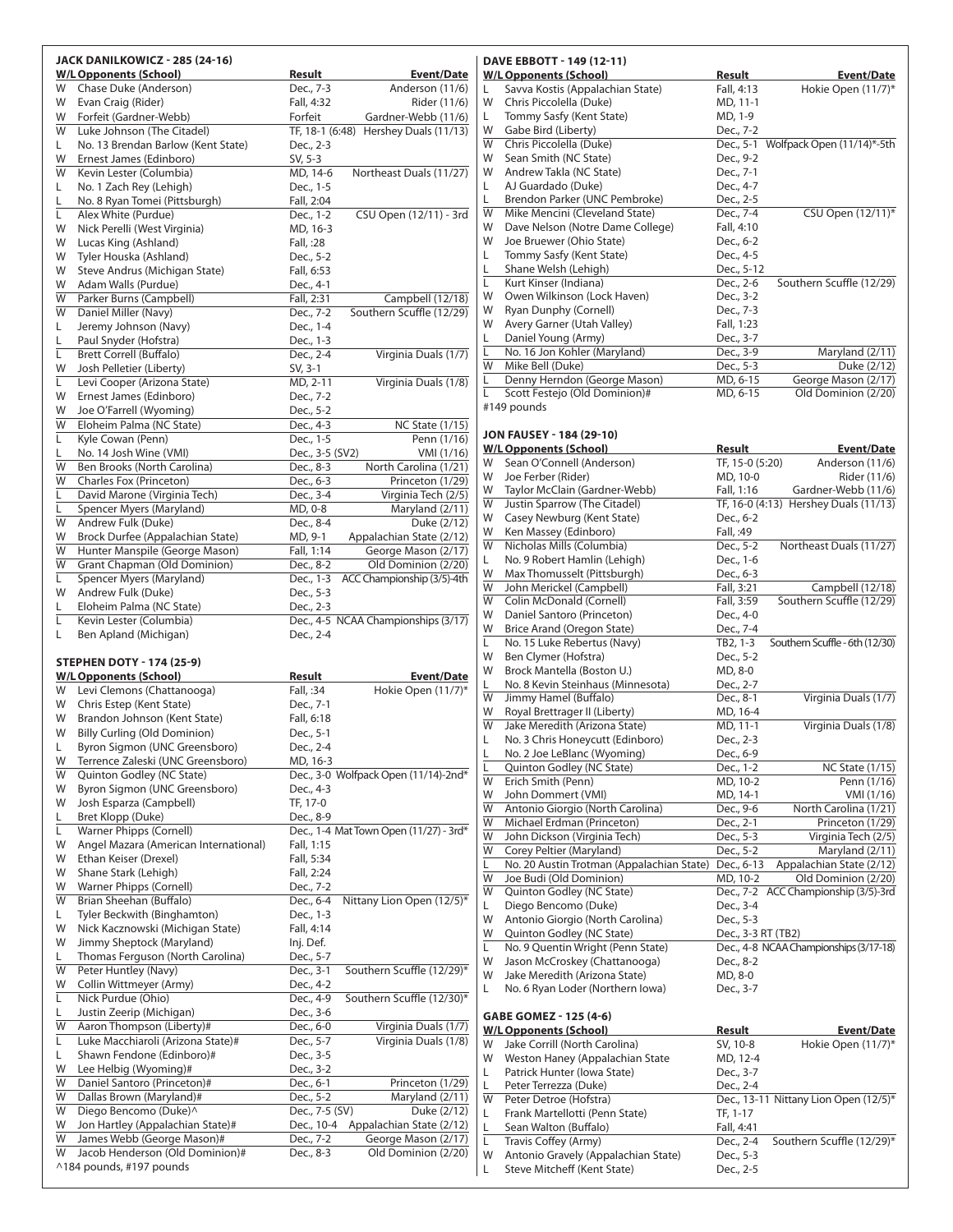|         | NICKY GORDON - 149/157 (7-6)                                    |                             |                                              |
|---------|-----------------------------------------------------------------|-----------------------------|----------------------------------------------|
|         | <b>W/L Opponents (School)</b>                                   | <u>Result</u>               | <b>Event/Date</b>                            |
| W       | Jared Presley (Chattanooga)                                     | Fall, 1:18                  | Hokie Open (11/7)*                           |
| L.<br>Г | Tommy Sasfy (Kent State)<br>Joey Metzler (Old Dominion)         | Dec., 4-6<br>Dec., 7-8      |                                              |
| W       | Jake Vondebruegge (North Carolina)                              | Dec., 10-3                  |                                              |
| W       | Rudy Chelednik (Army)                                           | Dec., 7-5                   | Southern Scuffle (12/29)*                    |
| L.      | Colton Palmer (NC State)                                        | Fall, 6:28                  |                                              |
| W       | William Powell (Appalachian State)                              | Med. Forf.                  |                                              |
| W       | Casey Gordon (Ohio)                                             | Dec., 7-3                   |                                              |
| L       | Roger Pena (Oregon State)                                       | Fall, 4:15                  |                                              |
| W<br>Г  | Peter Crawford (Liberty)<br>Jimmy Belleville (Wyoming)          | Dec., 8-3<br>Dec., 6-8      | Virginia Duals (1/7)<br>Virginia Duals (1/8) |
| W       | Jordan Michelson (Penn)                                         | TF, 20-5                    | Penn (1/16)                                  |
| Г       | Daniel Kolodzik (Princeton)                                     | Dec., 3-6                   | Princeton (1/29)                             |
|         |                                                                 |                             |                                              |
|         | <b>SHAWN HARRIS - 157 (19-15)</b>                               |                             |                                              |
|         | <b>W/L Opponents (School)</b>                                   | Result                      | <b>Event/Date</b>                            |
| W<br>W  | Ramon Santiago (Rider)<br>Alex Medved (Gardner-Webb)            | Dec., 7-1<br>Dec., 4-2      | Rider (11/6)<br>Gardner-Webb (11/6)          |
| W       | Pierre Frazile (The Citadel)                                    | MD, 8-0                     | Hershey Duals (11/13)                        |
| W       | No. 19 Matt Cathell (Kent State)                                | Dec., 11-7                  |                                              |
| L       | Johnny Greisheimer (Edinboro)                                   | Dec., 4-9                   |                                              |
| W       | Jake O'Hara (Columbia)                                          | Dec., 6-4                   | Northeast Duals (11/27)                      |
| Г       | Sean Bilodeau (Lehigh)                                          | Fall, 5:39                  |                                              |
| L       | Donnie Tasser (Pittsburgh)                                      | Dec., 7-2                   |                                              |
| W       | Willie Diaz (Cleveland State)                                   | Fall, 2:45                  | CSU Open (12/11) - 3rd*                      |
| L.<br>W | Pierce Harger (Northwestern)<br>Kris Duge (Buffalo)             | Fall, 2:10<br>MD, 12-1      |                                              |
| W       | Anthony Pace (Central Michigan)                                 | MD, 10-2                    |                                              |
| W       | Tony Burge (Notre Dame College)                                 | MD, 15-2                    |                                              |
| W       | Joe Spooner (Mount Union)                                       | Fall, 2:20                  |                                              |
| W       | Tyler Wilps (Pittsburgh)                                        | Dec., 3-2                   |                                              |
| W       | Jake Fose (Campbell)                                            | MD, 10-2                    | Campbell (12/18)                             |
| W       | Edward Gottwald (VMI)                                           | TF, 18-1                    | Southern Scuffle (12/29)                     |
| L<br>L  | No. 7 Bryce Saddoris (Navy)<br>Alex Elder (Oregon State)        | Dec., 1-8                   |                                              |
| Г       | Mark Lewandowski (Buffalo)                                      | MD, 0-9<br>Dec., 1-3        | Virginia Duals (1/7)                         |
| L       | No. 4 Bubba Jenkins (Arizona State)                             | Fall, 6:01                  | Virginia Duals (1/8)                         |
| L       | Johnny Greisheimer (Edinboro)                                   | Dec., 3-8                   |                                              |
| Г       | Colton Palmer (NC State)                                        | Dec., 1-3                   | <b>NC State (1/15)</b>                       |
| W       | Nick Emison (VMI)                                               | Dec., 8-1                   | VMI (1/16)                                   |
| Г       | Corey Mock (North Carolina)                                     | Dec., 3-9                   | North Carolina (1/22)                        |
| Г<br>Г  | No. 6 Jesse Dong (Virginia Tech)<br>No. 14 Kyle John (Maryland) | Dec., 1-8<br>Dec., 3-9      | Virginia Tech (2/5)<br>Maryland (2/11)       |
| W       | Ryan Harding (Duke)                                             | Dec., 8-2                   | Duke (2/12)                                  |
| W       | John Blakely (Appalachian State)                                | Dec., 6-2                   | Appalachian State (2/12)                     |
| W       | Jaaziah Bethea (George Mason)                                   | Dec., 7-2                   | George Mason (2/17)                          |
| W       | Chad Lowman (Old Dominion)                                      | Inj. Def.                   | Old Dominion (2/20)                          |
| L       | No. 15 Kyle John (Maryland)                                     |                             | Dec., 0-6 ACC Championship-4th (3/5)         |
| W       | Colton Palmer (NC State)                                        | Dec., 9-4<br>Dec., 2-7      |                                              |
| L.      | Corey Mock (North Carolina)                                     |                             |                                              |
|         | <b>CHRIS HENRICH - 174 (35-5)</b>                               |                             |                                              |
|         | <b>W/L Opponents (School)</b>                                   | Result                      | Event/Date                                   |
| W       | Trevor Sanford (Anderson)                                       | Fall, 2:56                  | Anderson (11/6)                              |
| W       | Rob Morrison (Rider)                                            | Dec., 7-3                   | Rider (11/6)                                 |
| W<br>W  | Erin O'Dell (Gardner-Webb)<br>James Oddo (The Citadel)          | TF, 17-2 (2:56)<br>MD, 13-2 | Gardner-Webb (11/6)<br>Hershey Duals (11/13) |
| W       | Brandon Johnson (Kent State)                                    | Dec., 10-3                  |                                              |
| W       | Chris Hrunka (Edinboro)                                         | Fall, 2:06                  |                                              |
| W       | Stephen West (Columbia)                                         | MD, 15-3                    | Northeast Duals (11/27)                      |
| W       | No. 16 Austin Meys (Lehigh)                                     | Dec., 9-4                   |                                              |
| W       | No. 17 Ethan Headlee (Pittsburgh)                               | Dec., 5-2                   |                                              |
| W       | Peter Comis (Campbell)                                          | Fall, 1:44                  | Campbell (12/18)                             |
| W<br>W  | Brad Darrington (Utah Valley)<br>Michael Alexander (Cornell)    | MD, 12-3                    | Southern Scuffle (12/29)                     |
| W       | Byron Sigmon (UNC Greensboro)                                   | TF, 16-0 (3:03)             | MD, 16-2 Southern Scuffle - 2nd (12/30)      |
| W       | Nick Purdue (Ohio)                                              | Med. For.                   |                                              |
| L       | No. 10 Ed Ruth (Penn State)                                     | Dec., 2-7                   |                                              |
| W       | Brian Sheehan (Buffalo)                                         | Dec., 10-4                  | Virginia Duals (1/7)                         |
| W       | Eli Sanchez (Liberty)                                           | TF, 15-0 (4:18)             |                                              |
| W       | Eric Starks (Arizona State)                                     | MD, 10-2                    | Virginia Duals (1/8)                         |
| W       | Chris Hrunka (Edinboro)                                         | Fall, 2:03                  |                                              |
| W<br>W  | Dallas Hintz (Wyoming)<br>Nijel Jones (NC State)                | TF, 18-3<br>TF, 19-3        | <b>NC State (1/15)</b>                       |
| W       | Canaan Bethea (Penn)                                            | MD, 14-6                    | Penn (1/16)                                  |
| W       | Matt Brock (VMI)                                                | TF, 15-0 (4:36)             | VMI (1/16)                                   |
| W       | Thomas Ferguson (North Carolina)                                | MD, 14-3                    | North Carolina (1/21)                        |
| W       | Ryan Callahan (Princeton)                                       | MD, 18-5                    | Princeton (1/29)                             |

| W | Matt Epperly (Virginia Tech)          | Dec., 6-2  | Virginia Tech (2/5)                   |
|---|---------------------------------------|------------|---------------------------------------|
| W | No. 18 Mike Letts (Maryland)          | Dec., 3-2  | Maryland (2/11)                       |
| W | Bret Klopp (Duke)                     | Dec., 14-7 | Duke (2/12)                           |
| W | Carter Downs (Appalachian State)      | Fall, 1:52 | Appalachian State (2/12)              |
| W | Greg Scott (George Mason)             | TF, 20-5   | George Mason (2/17)                   |
| W | Tristan Warner (Old Dominion)         | Dec., 8-3  | Old Dominion (2/20)                   |
| W | Colin Genthert (NC State)             |            | Fall, 1:14 ACC Championship (3/5)-2nd |
| W | Matt Epperly (Virginia Tech)          | MD, 13-1   |                                       |
| L | No. 15 Mike Letts (Maryland)          | Dec., 2-4  |                                       |
| W | Eric Starks (Arizona State)           | MD, 10-2   | NCAA Champs (3/17-19)-6th             |
| W | No. 12 Mike Benefiel (Oklahoma State) | Dec., 6-5  |                                       |
| W | No. 4 Colby Covington (Oregon State)  | Dec., 7-5  |                                       |
| L | No. 1 Jon Reader (Iowa State)         | Dec., 3-4  |                                       |
| L | No. 2 Ed Ruth (Penn State)            | Dec., 2-7  |                                       |
| L | No. 4 Colby Covington (Oregon State)  | Dec., 2-3  |                                       |
|   |                                       |            |                                       |

### **tanner hirstine - 149 (4-8)**

|    | <b>W/L Opponents (School)</b>     | Result    | <b>Event/Date</b>                       |
|----|-----------------------------------|-----------|-----------------------------------------|
| W  | Zach Hook (Ohio)                  | Dec., 3-2 | Hokie Open (11/7)*                      |
| L  | Micah Blair (Old Dominion)        | Dec., 1-4 |                                         |
| L  | Michael Long (VMI)                | Dec., 3-7 |                                         |
| L. | Matthew Nereim (NC State)         |           | Dec., 13-14 Wolfpack Open (11/14)*      |
| W  | Darien Peele (Campbell)           | TF, 17-2  |                                         |
| L  | Brendon Parker (UNC Pembroke)     | Dec.      |                                         |
| W  | Tyler Torcivia (East Stroudsburg) |           | Dec., 6-0 Shorty Hitchcock Open (1/16)* |
| L  | Tyler Sheridan (Columbia)         | Dec., 3-5 |                                         |
| L  | Adam Fondale (Columbia)           | Dec., 3-4 |                                         |
| L  | Shane Welsch (Lehigh)             | Dec., 5-0 | Clarion Open (2/19)*                    |
| W  | Shohei Takagi (George Mason)      | DO        |                                         |
| L  | Matt Smith (Northern Illinois)    | MD, 0-12  |                                         |
|    |                                   |           |                                         |

#### **sam macgregor - 149 (3-5)**

|    | <b>W/L Opponents (School)</b>  | Result    | <b>Event/Date</b>                        |
|----|--------------------------------|-----------|------------------------------------------|
| L  | Roman Perryman (Virginia Tech) | Dec., 1-8 | Hokie Open (11/7)*                       |
| W  | William Randt (Lock Haven)     | SV, 6-4   | Mat Town Open (11/27)*                   |
| L. | Jeff Rotella (Hofstra)         | Dec., 7-8 |                                          |
| L. | Dalton Cunningham (Lock Haven) | Dec., 3-5 |                                          |
| W  | Alexander Lincoln (Bloomsburg) |           | Fall, 6:57 Shorty Hitchcock Open (1/16)* |
| L. | Dane Stevens (Lehigh)          | MD, 2-10  |                                          |
| W  | Dean Jones (Shippensburg)      | Dec., 3-1 |                                          |
| L  | Drew Rebling (Columbia)        | MD, 4-15  |                                          |

#### **conner miller - 165 (12-12)**

|    | <b>W/L Opponents (School)</b>       | Result     | <b>Event/Date</b>         |
|----|-------------------------------------|------------|---------------------------|
| W  | Jordan Lide (Anderson)              | MD, 19-5   | Anderson (11/6)           |
| W  | James Brundage (Rider)              | Dec., 9-2  | Rider (11/6)              |
| W  | Justin Guthrie (Gardner-Webb)       | Fall, 1:49 | Gardner-Webb (11/6)       |
| L. | Turtogtokh Luvsandorj (The Citadel) | SV, 4-6    | Hershey Duals (11/13)     |
| L  | Ross Tice (Kent State)              | Dec., 3-7  |                           |
| Г  | Matt Laird (Edinboro)               | MD, 2-10   |                           |
| W  | Eren Civan (Columbia)               | Dec., 5-4  | Northeast Duals (11/27)   |
| L  | No. 13 Brandon Hatchett (Lehigh)    | Fall, :34  |                           |
| Г  | Patrick Tasser (Pittsburgh)         | Dec., 5-8  |                           |
| W  | Jared Sernoffsky (Duke)             | Dec., 6-0  | Nittany Lion Open (12/5)* |
| L  | Thomas Scotton (North Carolina)     | Dec., 5-11 |                           |
| W  | Kyle Flick (Pittsburgh)             | TF, 5:00   |                           |
| W  | Bionojel Candelaria (Kutztown)      | TF, 4:19   |                           |
| L  | Nick Fischer (Penn State)           | Dec., 1-2  |                           |
| W  | Joel Caudill (Campbell)             | TF, 5:06   | Campbell (12/18)          |
| L. | No. 7 Cody Yohn (Minnesota)         | Dec., 1-7  | Southern Scuffle (12/29)  |
| W  | Cody Hutcheson (Cornell)            | Dec., 4-3  |                           |
| L  | Jonathan Brascetta (Oregon State)   | Fall, 3:26 |                           |
| L. | John-Martin Cannon (Buffalo)        | Dec., 4-9  | Virginia Duals (1/7)      |
| L  | Chad Porter (Liberty)               | Dec., 3-10 |                           |
| W  | Forfeit (Arizona State)             | Forfeit    | Virginia Duals (1/8)      |
| W  | Ethan Saylor (Edinboro)             | Dec., 4-0  |                           |
| L. | No. 6 Shane Onufer (Wyoming)        | Fall, 1:46 |                           |
| W  | Colin Genthert (NC State)           | Dec., 3-1  | <b>NC State (1/15)</b>    |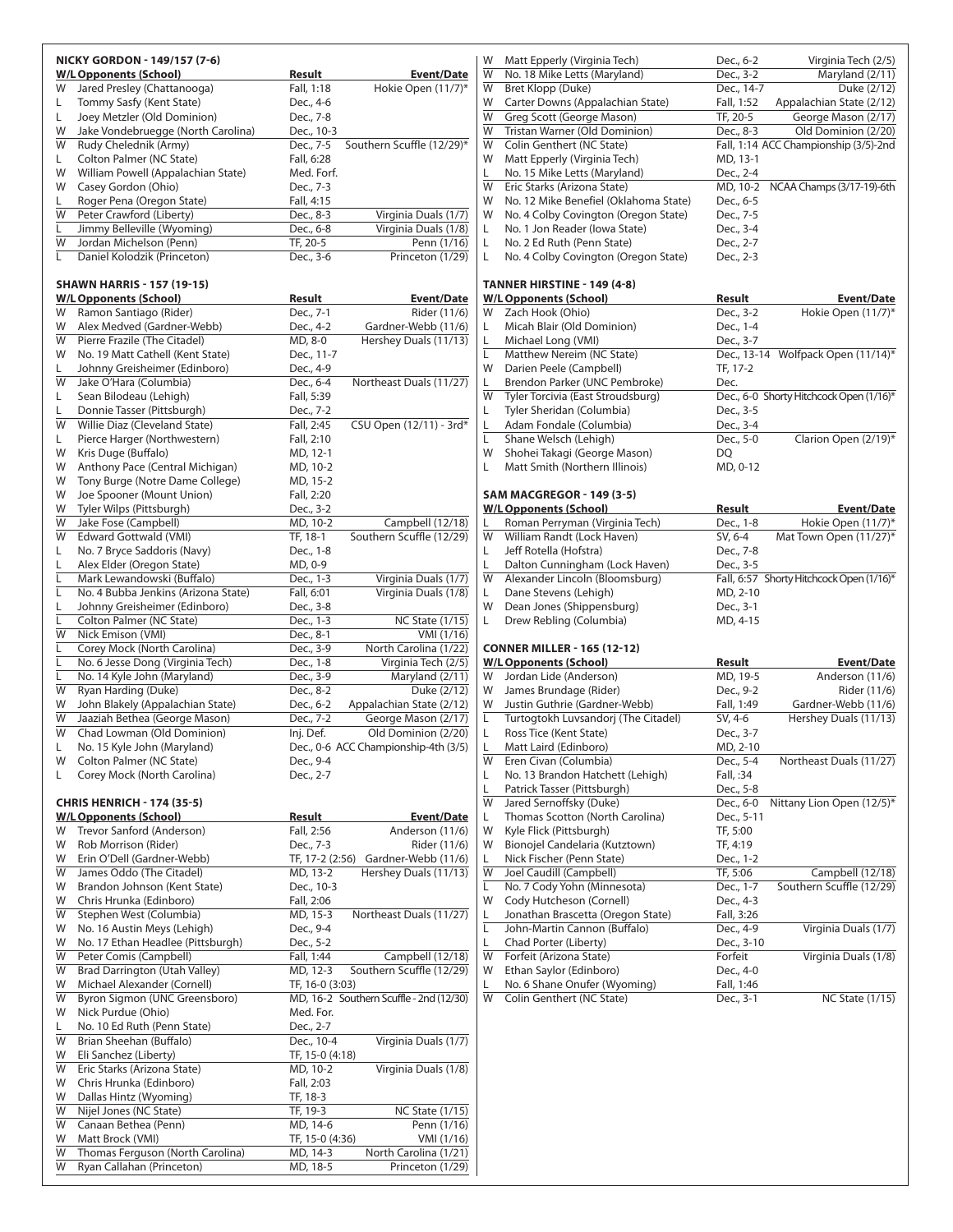|        | <b>JEDD MOORE - 165 (8-6)</b>                          |                        |                                            |
|--------|--------------------------------------------------------|------------------------|--------------------------------------------|
|        | <b>W/L Opponents (School)</b>                          | <b>Result</b>          | Event/Date                                 |
| L      | No. 20 Stephen Burak (Penn)                            | Dec., 2-4              | Penn (1/16)                                |
| W      | Ed Gottwald (VMI)                                      | Fall, :43              | VMI (1/16)                                 |
| W      | Kyle Kiss (North Carolina)                             | Dec., 7-2              | North Carolina (1/21)                      |
| W      | Andrew Lowy (Princeton)                                | Fall, 3:58             | Princeton (1/29)                           |
| Г      | No. 15 Pete Yates (Virginia Tech)                      | MD, 0-9                | Virginia Tech (2/5)                        |
| L      | No 3 Josh Asper (Maryland)                             | Dec., 2-6              | Maryland (2/11)                            |
| W      | Willy Mello (Duke)                                     | MD, 19-6               | Duke (2/12)                                |
| L      | No. 20 Kyle Blevins (Appalachian State)                | Dec., 2-3              | Appalachian State (2/12)                   |
| W      | Aaron Keeton (George Mason)                            | Dec., 5-4              | George Mason (2/17)                        |
| W      | Dan Rivera (Old Dominion)                              | Dec., $5-2$            | Old Dominion (2/20)                        |
| W      | Nigel Jones (NC State)                                 |                        | MD, 16-3 ACC Championship (3/5)-4th        |
| L.     | No. 4 Josh Asper (Maryland)                            | MD, 3-12               |                                            |
| W      | Willy Mello (Duke)                                     | Fall, 2:13             |                                            |
| L      | Thomas Scotton (North Carolina)                        | Dec., 2-7              |                                            |
|        |                                                        |                        |                                            |
|        | <b>NICK NELSON - 141 (11-3)</b>                        |                        |                                            |
|        | <b>W/L Opponents (School)</b>                          | Result                 | Event/Date                                 |
| W      | Caleb Swinson (Anderson)                               | TF, 18-3 (6:34)        | Anderson (11/6)                            |
| W      | Aaron Nestor (Rider)                                   | MD, 11-3               | Rider (11/6)                               |
| W      | Lucas Dutch (Gardner-Webb)                             | MD, 16-5               | Gardner-Webb (11/6)                        |
| W      | Jordan Dix (The Citadel)                               | MD, 12-3               | Hershey Duals (11/13)                      |
| W      | Chase Skonieczny (Kent State)                          | Dec., 3-2              |                                            |
| W      | Vinny Pisani (Edinboro)                                | MD, 14-4               |                                            |
| W      | Brennan Brumley (Old Dominion)                         | Dec., 7-2              | Old Dominion (2/20)                        |
| W      | No. 19 Chris Diaz (Virginia Tech)                      | Dec., 6-5 (TB2)        | ACC Champ. (3/5)-3rd                       |
| L.     | Darrius Little (NC State)                              | Dec., 2-5              |                                            |
| W      | Mike Bell (Duke)                                       | MD, 10-1               |                                            |
| W      | No. 19 Chris Diaz (Virginia Tech)                      | Dec., 3-2              |                                            |
| W      | Casey Thome (Army)                                     |                        | Dec., 5-4 (TB1) NCAA Champs (3/17-18)      |
| L      | No. 2 Michael Thorn (Minnesota)                        | Dec., 1-6              |                                            |
| L      | Stephen Dutton (Lehigh)                                | Dec., 8-11             |                                            |
|        |                                                        |                        |                                            |
|        |                                                        |                        |                                            |
|        | <b>DEREK PAPAGIANOPOULOS - 285 (22-9)</b>              |                        |                                            |
| W      | <b>W/L Opponents (School)</b>                          | <b>Result</b>          | Event/Date                                 |
| W      | Paul Glover (Appalachian State)                        | MD, 12-2               | Hokie Open (11/7)*                         |
| W      | Grant Chapman (Old Dominion)                           | Dec., 7-3              |                                            |
| L      | Michael Gregory (UNC Greensboro)                       | MD, 14-5               |                                            |
| W      | Peter Sturgeon (UNC Greensboro)                        | Dec., 2-3              |                                            |
| W      | James De La Riva (UNC Pembroke)                        |                        | Dec., 10-4 Wolfpack Open (11/14)-2nd*      |
| W      | Andrew Wilson (Liberty)<br>Charlie Wolff (Davidson)    | Fall, 6:02             |                                            |
| Г      | Henry Turner (Lock Haven)                              | Dec., 5-3<br>Dec., 2-4 | Mat Town Open (11/27)*                     |
| W      |                                                        |                        |                                            |
| L      | Zachary Walsh (Bloomsburg)                             | Dec., 7-5              | Southern Scuffle (12/29)*                  |
| L      | No. 7 Ben Apland (Michigan)                            | MD, 0-8<br>Dec., 1-6   |                                            |
| W      | Kyle Cowan (Penn)                                      |                        |                                            |
|        | Owen Duffy (Maryland)                                  |                        | Dec., 9-3 Shorty Hitchcock Op. (1/16)-2nd* |
| W      | Cody Mason (Lock Haven)                                | Dec., 8-3              |                                            |
| W      | David Agu (Nassau CC)                                  | Dec., 8-2              |                                            |
| W      | Jacob Bohn (Army)                                      | Dec., 5-1              |                                            |
| L      | Spencer Myers (Maryland)                               | Dec., 1-6              |                                            |
| L.     | Andrew Wilson (Liberty)                                |                        | Dec., 4-9 App State Open (1/29) - 3rd*     |
| W      | Tyler Arrowood (Gardner-Webb)                          | Fall, :55              |                                            |
| W      | Robert Wade (Newberry)                                 | Dec., 4-2              |                                            |
| W      | Kevin Malone (Chattanooga)                             | Inj. Def.              |                                            |
| W      | Marc Tyson (Appalachian State)                         | MD, 11-2               |                                            |
| W      | Blake Herrin (American)                                |                        | Dec., 6-5 Edinboro Open (2/12) - 3rd*      |
| W      | Danny Demick (Notre Dame-OH)                           | Dec., 5-3              |                                            |
| L      | Michael Horton (Edinboro)                              | Dec., 4-6 (SV)         |                                            |
| W      | Jonathan Gingrich (Penn State)                         | Dec., 5-3              |                                            |
| W      | Lukasz Stala (Cornell)                                 | Dec., 3-2              |                                            |
| W      | David Box (Eastern Michigan)                           |                        | Dec., 14-8 Clarion Open (2/19) - 5th*      |
| W      | John Meulman (Cal Poly)                                | Dec., 6-2              |                                            |
| L      | Michael Horton (Edinboro)                              | Dec., 2-3              |                                            |
| L<br>W | Andrew Wilson (Liberty)<br>Matt Tourdot (Old Dominion) | Dec., 3-7<br>Dec., 7-3 |                                            |

|        | GUS SAKO - 133/141 (24-19)                                      |                                  |                                                       |
|--------|-----------------------------------------------------------------|----------------------------------|-------------------------------------------------------|
|        | <b>W/L Opponents (School)</b>                                   | <b>Result</b>                    | <b>Event/Date</b>                                     |
| W      | Michael Slaughter (Gardner-Webb)                                | Dec., 10-3                       | Hokie Open (11/7)*#                                   |
| W      | BJ Young (Newberry)                                             | MD, 15-7                         |                                                       |
| W      | Jake Wojcik (Ohio)                                              | Dec., 4-0                        |                                                       |
| L      | No. 13 Kyle Hutter (Old Dominion)                               | Dec., 4-10                       |                                                       |
| L<br>W | Justin Lavelle (Old Dominion)<br>Jamel Johnson (UNC Greensboro) | Dec., 4-7<br>Dec., 2-0           |                                                       |
| L      | Michael Slaughter (Gardner-Webb)                                | Dec., 6-11                       | Wolfpack Open (11/14)*#                               |
| W      | Steven Cox (The Citadel)                                        | Fall, 1:50                       |                                                       |
| W      | Alec Fraser (UNC Greensboro)                                    | TF, 15-0                         |                                                       |
| L      | Peter Terrezza (Duke)                                           | Dec., 2-3                        |                                                       |
| W      | Josh Houldsworth (Columbia)                                     | Dec., 9-3                        | Northeast Duals (11/27)                               |
| L      | Stephen Dutton (Lehigh)                                         | Dec., 3-10                       |                                                       |
| L      | No. 3 Tyler Nauman (Pittsburgh)                                 | Fall, 4:06                       |                                                       |
| L      | Zach Neibert (Virginia Tech)                                    | Dec., 6-8                        | Nittany Lion Open (12/5)*                             |
| W      | <b>Brad Merriman (Campbell)</b>                                 | TF, 4:05                         | Campbell (12/18)                                      |
| W      | Derek Shingara (Bloomsburg)                                     | Dec., 6-0                        | Southern Scuffle (12/29)                              |
| W      | Seth Hicks (Liberty)                                            | Dec., 5-0                        |                                                       |
| L      | No. 9 Andrew Alton (Penn State)                                 | Fall, 1:23                       |                                                       |
| W      | Mike Kessler (Appalachian State)                                | Dec., 12-9                       |                                                       |
| W<br>W | Brennan Brumley (Old Dominion)<br>Adam Lynch (Penn State)       | Dec., 5-1<br>Fall, 5:27          | Southern Scuffle - 8th (12/30)                        |
| L      | Zach Kemmerer (Penn)                                            | Dec., 2-4                        |                                                       |
| L      | No. 18 Germane Lindsay (Ohio)                                   | Dec., 1-8                        |                                                       |
| L      | Andrew Schutt (Buffalo)                                         | Fall                             | Virginia Duals (1/7)                                  |
| W      | Joey Montgomery (Liberty)                                       | Fall, 6:36                       |                                                       |
| W      | Kalin Goodsite (Arizona State)                                  | TF, 15-0                         | Virginia Duals (1/8)                                  |
| W      | Kasey Davis (Edinboro)                                          | Dec., 6-3                        |                                                       |
| L      | Chase Smith (Wyoming)                                           | Dec., 3-4                        |                                                       |
| L      | Darrius Little (NC State)                                       | Dec., 3-5 (SV)                   | <b>NC State (1/15)</b>                                |
| L      | No. 9 Zach Kemmerer (Penn)                                      | Dec., 5-7                        | Penn (1/16)                                           |
| W      | David Yost (VMI)                                                | Dec., 7-5                        | VMI (1/16)                                            |
| L      | Mike Rappo (North Carolina)                                     | Dec., 3-7                        | North Carolina (1/21)                                 |
| L      | Zach Bintliff (Princeton)                                       | Dec., 2-5                        | Princeton (1/29)                                      |
| L      | Zach Neibert (Virginia Tech)                                    | Dec., 2-8                        | Virginia Tech (2/5)                                   |
| Г<br>W | Mike Kessler (Appalachian State)<br>Robert Leffew (Liberty)     | Dec., 1-4<br>MD, 9-0             | Appalachian State (2/12)<br>Clarion Open (2/19) - 3rd |
| L      | <b>Billy Ashnault (Rutgers)</b>                                 | Dec., 0-2                        |                                                       |
| W      | Nick Gurol (Bucknell)                                           | Fall, :47                        |                                                       |
| W      | Garet Pisani (Clarion)                                          | MD, 13-1                         |                                                       |
| W      | Nick Lester (Oklahoma)                                          | Dec., 4-3                        |                                                       |
| W      | Cody Farinella (Missouri)                                       | Dec., 5-3                        |                                                       |
| W      | Mark Hartenstine (Maryland)                                     | Dec., 4-0                        |                                                       |
| W      | Nick Hucke (Missouri)                                           | Dec., 6-4                        |                                                       |
|        | #133 pounds                                                     |                                  |                                                       |
|        |                                                                 |                                  |                                                       |
|        | <b>MIKE SALOPEK - 197 (11-6)</b>                                |                                  |                                                       |
|        | <b>W/L Opponents (School)</b><br>Chris Spagnola (Rider)         | <u>Result</u><br>TF, 18-3 (5:35) | <b>Event/Date</b>                                     |
| W<br>W | Travis Porter (Gardner-Webb)                                    | MD, 10-1                         | Rider (11/6)<br>Gardner-Webb (11/6)                   |
| W      | Kelby Smith (The Citadel)                                       | MD, 10-1                         | Hershey Duals (11/13)                                 |
| L      | No. 3 Dustin Kilgore (Kent State)                               | MD, 1-9                          |                                                       |
| W      | Shawn Fendone (Edinboro)                                        | Dec., 4-2                        |                                                       |
| W      | Mike Pushpack (Columbia)                                        | MD, 11-0                         | Northeast Duals (11/27)                               |
| L      | No. 8 Zac Thomusselt (Pittsburgh)                               | Dec., 1-5                        |                                                       |
| Г      | Tyler Peter (Buffalo)                                           | Dec., 2-4                        | Virginia Duals (1/7)                                  |
| W      | KaRonne Jones (NC State)                                        | MD, 11-0                         | <b>NC State (1/15)</b>                                |
| L      | No. 7 Micah Burak (Penn)                                        | Dec., 3-8                        | Penn $(1/16)$                                         |
| W      | Chris Gill (VMI)                                                | TF, 16-0 (4:18)                  | VMI (1/16)                                            |
| W      | Zach Bennett (North Carolina)                                   | Dec., $5-2$                      | North Carolina (1/22)                                 |
| W      | Chris Penny (Virginia Tech)                                     | Dec., 5-1                        | Virginia Tech (2/5)                                   |
| W      | Forfeit (Duke)                                                  | Forfeit                          | Duke (2/12)                                           |
| W<br>L | KaRonne Jones (NC State)<br>Chris Penny (Virginia Tech)         | MD, 4-12                         | Fall, 3:25 ACC Championship (3/5)-4th                 |
| L      | Christian Boley (Maryland)                                      | Dec., 2-5                        |                                                       |
|        |                                                                 |                                  |                                                       |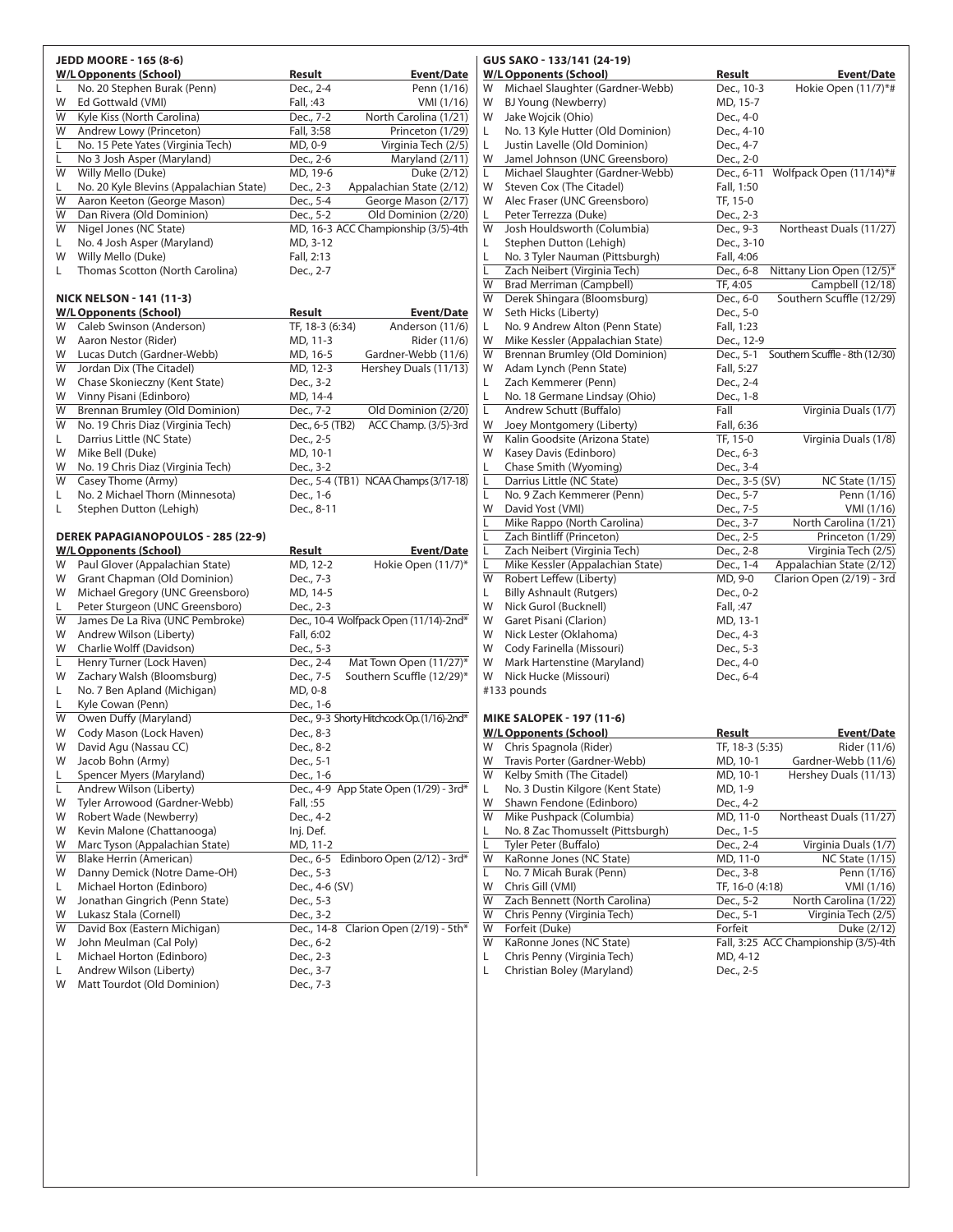|         | MATT SNYDER - 125 (26-11)                                     |                                                     |                           |
|---------|---------------------------------------------------------------|-----------------------------------------------------|---------------------------|
|         | <b>W/L Opponents (School)</b>                                 | Result                                              | <u>Event/Date</u>         |
| W       | Andrew Rankin (Anderson)                                      | TF, 17-2 (7:00)                                     | Anderson (11/6)           |
| W       | Chuck Zeisloft (Rider)                                        | MD, 14-2                                            | Rider (11/6)              |
| W       | Brett Kostern (Gardner-Webb)                                  | Fall, :38                                           | Gardner-Webb (11/6)       |
| W       | Tyler Sim (The Citadel)                                       | Dec., 5-2                                           | Hershey Duals (11/13)     |
| L.      | No. 6 Nic Bedelyon (Kent State)                               | Dec., 2-7                                           |                           |
| W       | Evan Yenolevich (Edinboro)                                    | Dec., 8-6                                           |                           |
| W       | Penn Gottfried (Columbia)                                     | Northeast Duals (11/27)<br>Dec., 7-4                |                           |
| W       | Mitch Berger (Lehigh)                                         | MD, 10-2                                            |                           |
| W       | No. 20 Anthony Zanetti (Pittsburgh)                           | SV, 6-4                                             |                           |
| W       | Tanner Bidelspach (Campbell)                                  | Dec., 9-2                                           | Campbell (12/18)          |
| W       | Sean Boyle (Michigan)                                         | Southern Scuffle (12/29)<br>Fall, 6:29              |                           |
| W       | Robert Gribschaw (UNC Greensboro)                             | MD, 11-0                                            |                           |
| L       | No. 20 Jason Lara (Oregon State)                              | Southern Scuffle (12/30)<br>MD, 4-12                |                           |
| L       | No. 16 Frank Martellotti (Penn State)                         | Dec., 3-6                                           |                           |
| W       | Sean Walton (Buffalo)                                         | Fall, 3:47                                          | Virginia Duals (1/7)      |
| W       | Robert Jillard (Liberty)                                      | Dec., 4-2                                           |                           |
| L       | No. 2 Anthony Robles (Arizona State)                          | TF, 1-16                                            | Virginia Duals (1/8)      |
| W       | Bijan Banks (Edinboro)                                        | Fall, 3:59                                          |                           |
| L       | Michael Martinez (Wyoming)                                    | Dec., 4-8                                           |                           |
| W       | Pedram Rahmatabadi (NC State)                                 | Fall, 1:21                                          | <b>NC State (1/15)</b>    |
| L       | Mark Rappo (Penn)                                             | Dec., 3-4                                           | Penn (1/16)               |
| W       | Johnathan Pope (VMI)                                          | TF, 16-0 (3:56)                                     | VMI (1/16)                |
| W       | Jacob Corrill (North Carolina)                                | Fall, 2:35                                          | North Carolina (1/21)     |
| W       | No. 14 Garrett Frey (Princeton)                               | Dec., 6-3                                           | Princeton (1/29)          |
| L       | No. 15 Jarrod Garnett (Virginia Tech)                         | SV, 12-14                                           | Virginia Tech (2/5)       |
| W       | Pat Strizki (Maryland)                                        | MD, 10-2                                            | Maryland (2/11)           |
| W       | Forfeit (Duke)                                                | Forfeit                                             | Duke (2/12)               |
| W       | Tony Gravely (Appalachian State)                              | Fall, 5:25<br>Appalachian State (2/12)              |                           |
| W       | Forfeit (George Mason)                                        | Forfeit                                             | George Mason (2/17)       |
| L       | No. 4 James Nicholson (Old Dominion)                          | MD, 3-12                                            | Old Dominion (2/20)       |
| W       | Shane Gentry (Maryland)                                       | Dec., 7-3 ACC Championship (3/5)-2nd                |                           |
| L       | No. 13 Jarrod Garnett (Virginia Tech)                         | Dec., 4-6 (SV)                                      |                           |
| L.      | No. 1 Anthony Robles (Arizona State)                          | NCAA Champs (3/17-18)<br>TF, 1-17                   |                           |
| W       | Shane Young (West Virginia)                                   | Dec., 5-4                                           |                           |
| W<br>W  | No. 11 Frank Perrelli (Cornell)                               | MD, 13-4                                            |                           |
|         | Joe Langel (Rutgers)                                          | Dec., 13-8                                          |                           |
| L       | No. 5 Zach Sanders (Minnesota)                                | Dec., 5-6                                           |                           |
|         | JOE SPISAK - 133 (23-16)                                      |                                                     |                           |
|         | <b>W/L Opponents (School)</b>                                 | <b>Result</b>                                       | Event/Date                |
| W       | Joseph Perry (Anderson)                                       | Fall, 4:10                                          | Anderson (11/6)           |
| W       | No. 18 Jimmy Kirchner (Rider)                                 | MD, 14-2                                            | Rider (11/6)              |
| W       | Alex Hamm (Gardner-Webb)                                      | Gardner-Webb (11/6)<br>Fall, 3:25                   |                           |
| W       | Richard Alarcon Jr (The Citadel)                              |                                                     |                           |
|         |                                                               |                                                     |                           |
|         |                                                               | Dec., 7-2                                           | Hershey Duals (11/13)     |
| W       | Tyler Small (Kent State)                                      | Dec., 5-2                                           |                           |
| L       | Eric Morrill (Edinboro)                                       | Dec., 1-5                                           |                           |
| Г       | Kyle Gilchrist (Columbia)                                     | Northeast Duals (11/27)<br>Dec., 0-3                |                           |
| L.      | Frank Gagnina (Lehigh)                                        | Fall, 2:28                                          |                           |
| W       | Shelton Mack (Pittsburgh)                                     | Dec., 7-2                                           |                           |
| W       | Chad Deno (Central Michigan)                                  | CSU Open (12/11) - 3rd*<br>Dec., 7-3                |                           |
| W       | Pete Rendina (Indiana)                                        | Fall, 3:45                                          |                           |
| L       | AJ Schopp (Edinboro)                                          | Dec., 4-7                                           |                           |
| W<br>W  | Gavin Moore (Ohio)                                            | Fall, 1:13                                          |                           |
| W       | Tyler Keselring (Central Michigan)<br>Gabe Gardner (Campbell) | TF, 17-0<br>Fall, 1:12                              | Campbell (12/18)          |
|         |                                                               |                                                     |                           |
| L.<br>W | Bryan Pearsall (Penn State)<br>Kyle Gilchrist (Columbia)      | Southern Scuffle (12/29)<br>Dec., 2-5<br>Fall, 6:55 |                           |
| W       | John Trumbetti (Lock Haven)                                   | Inj. Def.                                           |                           |
| L       |                                                               |                                                     |                           |
| Г       | Erik Spjut (Virginia Tech)                                    | Dec., 4-10                                          | Virginia Duals (1/7)      |
| W       | Kevin Smith (Buffalo)                                         | Dec., 3-6<br>MD, 9-1                                |                           |
| W       | T.J. Mitchell (Liberty)<br>Josh Sandoval (Arizona State)      | TF, 17-1                                            | Virginia Duals (1/8)      |
| L       |                                                               |                                                     |                           |
| L       | Eric Morrill (Edinboro)<br>No. 19 Tyler Cox (Wyoming)         | Dec., 10-12<br>Dec., 2-5                            |                           |
| W       | Conor Hovis (NC State)                                        | TF, 15-0                                            | NC State (1/15)           |
| L.      | No. 4 Rollie Peterkin (Penn)                                  | Dec., 3-9                                           |                           |
| W       | Luke Todd (VMI)                                               | Fall, 2:06                                          | Penn (1/16)<br>VMI (1/16) |
| W       | Pat Owens (North Carolina)                                    | Dec., 4-2                                           | North Carolina (1/21)     |
| W       | Joe DeQuinzio (Princeton)                                     | TF, 16-0 (5:15)                                     | Princeton (1/29)          |
| L       | No. 10 Devin Carter (Virginia Tech)                           | MD, 11-19                                           | Virginia Tech (2/5)       |
| L       | Lou Ruland (Maryland)                                         | Fall, :31                                           | Maryland (2/11)           |
| W       | Forfeit (Duke)                                                | Forfeit                                             | Duke (2/12)               |
| W       | Chris Johnson (Appalachian State)                             | Appalachian State (2/12)<br>Fall, 2:19              |                           |
| W       | John Delgado (George Mason)                                   | Forfeit                                             | George Mason (2/17)       |
| L       | No. 12 Kyle Hutter (Old Dominion)                             | Dec., 8-10                                          | Old Dominion (2/20)       |
| W       | Lou Ruland (Maryland)                                         | Dec., 6-4 ACC Championship (3/5)-2nd                |                           |
| L       | No. 9 Devin Carter (Virginia Tech)                            | TF, 4-19 (5:42)                                     |                           |
| Г<br>Г  | Levi Mele (Northwestern)<br>Tyler Small (Kent State)          | Dec., 1-5 NCAA Championships (3/17)<br>Dec., 4-5    |                           |

#### **nick sulzer - 165 (24-5) W/LOpponents (School) Result Event/Date** W Michael Lybarger (Findlay) Dec. EMU Open (11/6) - 3rd\* L Dan Yates (Michigan) Dec., 3-4 W Adam Miller (Central Michigan) Dec., 3-1<br>W Corey Carlo (Cleveland State) Dec., 10-3 W Corey Carlo (Cleveland State) W Bobby Barnhisel (Navy) Dec., 10-4 W Jared Semoffsky (Duke) MD, 12-2 Wolfpack Open (11/14)-1st\* W Brett Miller (UNC Greensboro) MD, 13-3 W Marc Bryan (UNC Greensboro) MD, 11-1 W Nick Rex (Campbell) MD, 13-3 W Nick Czapla (Bucknell) Dec., 7-2 Mat Town Open (11/27) - 1st<sup>\*</sup> W Colton Spade (Lock Haven) Dec., 5-1 W Kenneth Radford (The Citadel) MD, 13-2 Nittany Lion Open  $(12/5)^*$ L John-Martin Cannon (Buffalo) TB, 1-2 W Ron Majerus (Buffalo) Dec., 8-2 W Chris Smith (Bloomsburg) Dec., 9-3 Thomas Scotton (North Carolina) Dec., 5-8 W Tyler Leitza (Lake Erie) TF, 20-5 CSU Open (12/11) - 1st<sup>\*</sup> W Ryan Olep (Northern Illinois) MD, 14-5 W Robbie Michaels (Cleveland State) Dec., 9-7 W Kyle Dilley (Ohio) Dec., 11-4 W Pat Kissel (Purdue) MD, 19-8 W Kasey Young (NC State) Dec., 11-4 Southern Scuffle (12/29)\* L Ross Tice (Kent State) Dec., 5-6 W Jacob Vetter (Army) Dec., 7-2 Jeb Clark (Utah Valley) Fall, 1:26 Southern Scuffle (12/30)\* W Ryan Konz (Indiana) MD, 15-5 Clarion Open (2/19) - 1st<sup>\*</sup> W Christopher Smith (Bloomsburg) MD, 13-3 W Bekzod Abdurahkmonov (Clarion) Fall, 6:22 W Tyler Wilps (Pittsburgh) Dec., 7-3 **derek valenti - 149 (27-15) W/LOpponents (School) Result Event/Date** W Dan Telhada (Anderson) MD, 11-3 Anderson (11/6) W Zac Cibula (Rider) TB2, 2-1 Rider (11/6) W Morgan McDaniel (Gardner-Webb) MD, 13-2 Gardner-Webb (11/6) Derek Royster (The Citadel) Dec., 4-6 (SV) Hershey Duals (11/13) W Tommy Sasfy (Kent State) Dec., 2-0 No. 9 Torsten Gillespie (Edinboro) Dec., 1-5 W Steve Santos (Columbia) Dec., 2-0 Northeast Duals (11/27) L Joe Napoli (Lehigh) Dec., 1-7 W Dane Johnson (Pittsburgh) TB, 2-1 W Dylan Marriott (Northwestern) Dec., 6-0 CSU Open (12/11)\* W David Habat (Edinboro) Dec., 8-2 L Tommy Churchard (Purdue) Dec., 1-3 Taylor Walsh (Indiana) Dec., 1-8 W Forfeit (Campbell) Forfeit Campbell (12/18) W Justin Accordino (Hofstra) Inj. Def. Southern Scuffle (12/29) L Tommy Sasfy (Kent State) Dec. 1-3 Marcel Clopton (Kent State) Dec., 0-2 L No. 19 Desi Green (Buffalo) Dec., 3-5 Virginia Duals (1/7) W Eric Reger (Liberty) MD, 10-2 W Tai Fukumoto (Arizona State) TF, 15-0 Virginia Duals (1/8) L No. 14 Torsten Gilliespie (Edinboro) Dec., 2-7 No. 20 Cole Dallaserra (Wyoming) Dec., 2-8 Matt Nereim (NC State) Dec., 5-12 NC State (1/15) W Andrew Lenzi (Penn) Dec., 1-0 Penn (1/16) W Ryan Goodsell (VMI) MD, 15-2 VMI (1/16) W Nick Stabile (North Carolina) Dec., 2-0 North Carolina (1/21) W Brandon Rolnick (Princeton) Dec., 2-0 Princeton (1/29) W No. 9 Brian Stephens (Virginia Tech) Dec., 7-2 Virginia Tech (2/5)<br>W Ben Dorsay (Maryland) Dec., 3-1 (SV) Maryland (2/11) W Ben Dorsay (Maryland) Dec., 3-1 (SV) Maryland (2/11) W A.J. Guardado (Duke) Dec., 6-0 Duke (2/12)<br>W Savva Kostis (Appalachian State) Dec., 2-0 Appalachian State (2/12) Savva Kostis (Appalachian State) Dec., 2-0<br>Brandon Bucher (George Mason) Fall, 6:56 W Brandon Bucher (George Mason) Fall, 6:56 George Mason (2/17) W AJ Guardado (Duke) MD, 8-0 ACC Championship (3/5)-2nd<br>W No. 14 Brian Stephens (Virginia Tech) Dec., 3-1 W No. 14 Brian Stephens (Virginia Tech) No. 1 Darrion Caldwell (NC State) Dec., 6-3<br>
Dan Osterman (Michigan State) Dec., 3-1 (S W Dan Osterman (Michigan State) Dec., 3-1 (SV) NCAA Champs (3/17-19)-8th<br>L No. 2 Frank Molinaro (Penn State) Dec., 3-6 L No. 2 Frank Molinaro (Penn State) W No. 12 Desi Green (Buffalo) Dec., 4-3<br>W Donnie Corby (Central Michigan) Dec., 6-2 Donnie Corby (Central Michigan) W Eric Grajales (Michigan) Dec., 9-7 No. 5 Jamal Parks (Oklahoma State) Dec., 1-3 L No. 3 Kevin LeValley (Bucknell) Dec., 4-5 \* competing unattached rankings are according to InterMat